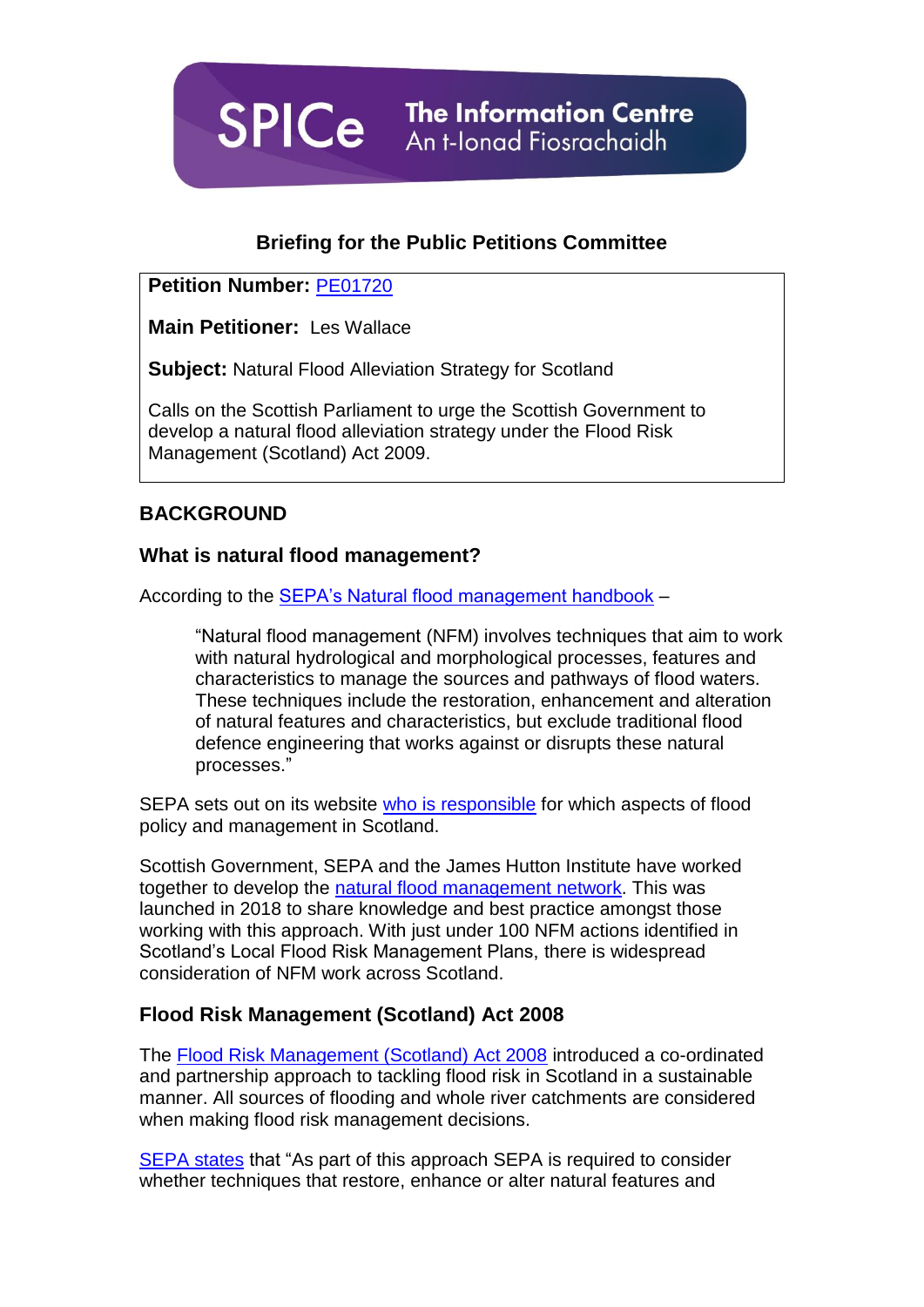characteristics can contribute to managing flood risk. These techniques are referred to as natural flood management (NFM). The production of NFM maps, a requirement of section 20 in the Flood Risk Management Act, presents the first national source of information on opportunity areas for NFM across Scotland. They are part of a suite of tools which will be used in the Flood Risk Management Planning Process to help us to produce Scotland's first set of nationally co-ordinated plans to manage flooding."

Section 20 of the Flood Risk Management Act is about an assessment of the possible contribution of natural flood management. It states *-*

(1) SEPA must, by 22nd December 2013 or such other date as the Scottish Ministers may direct, assess whether alteration (including enhancement) or restoration of natural features and characteristics of any river basin or coastal area in a flood risk management district could contribute to the management of flood risk for the district.

(2) For the purposes of this Act, natural features and characteristics include such features and characteristics which can assist in the retention of flood water, whether on a permanent or temporary basis, (such as flood plains, woodlands and wetlands) or in slowing the flow of such water (such as woodlands and other vegetation), those which contribute to the transporting and depositing of sediment, and the shape of rivers and coastal areas.

…

(4) Each assessment … must —

(a) take into account the flood risk assessment, any flood hazard maps and flood risk maps and any flood risk management plan for the time being applicable to the flood risk management district, and

(b) refer to a map showing where alteration (including enhancement) or restoration of natural features and characteristics of any river basin or coastal area in the district could contribute to management of flood risk in the district.

#### **Scottish Environment Protection Agency**

[SEPA](https://www.sepa.org.uk/environment/water/flooding/) is Scotland's national flood forecasting, flood warning and strategic flood risk management authority. Its website shares information on the flooding work that SEPA is responsible for and contributes to.

[Flood Risk Management Strategies](http://apps.sepa.org.uk/FRMStrategies/) coordinate efforts to tackle flooding in Scotland. They set the national direction of future flood risk management, helping to target investment and coordinate actions across public bodies. The strategies explain what causes flooding in high risk areas as well as the impacts when flooding does occur. This information is used as a basis for better decision-making across flood risk management organisations.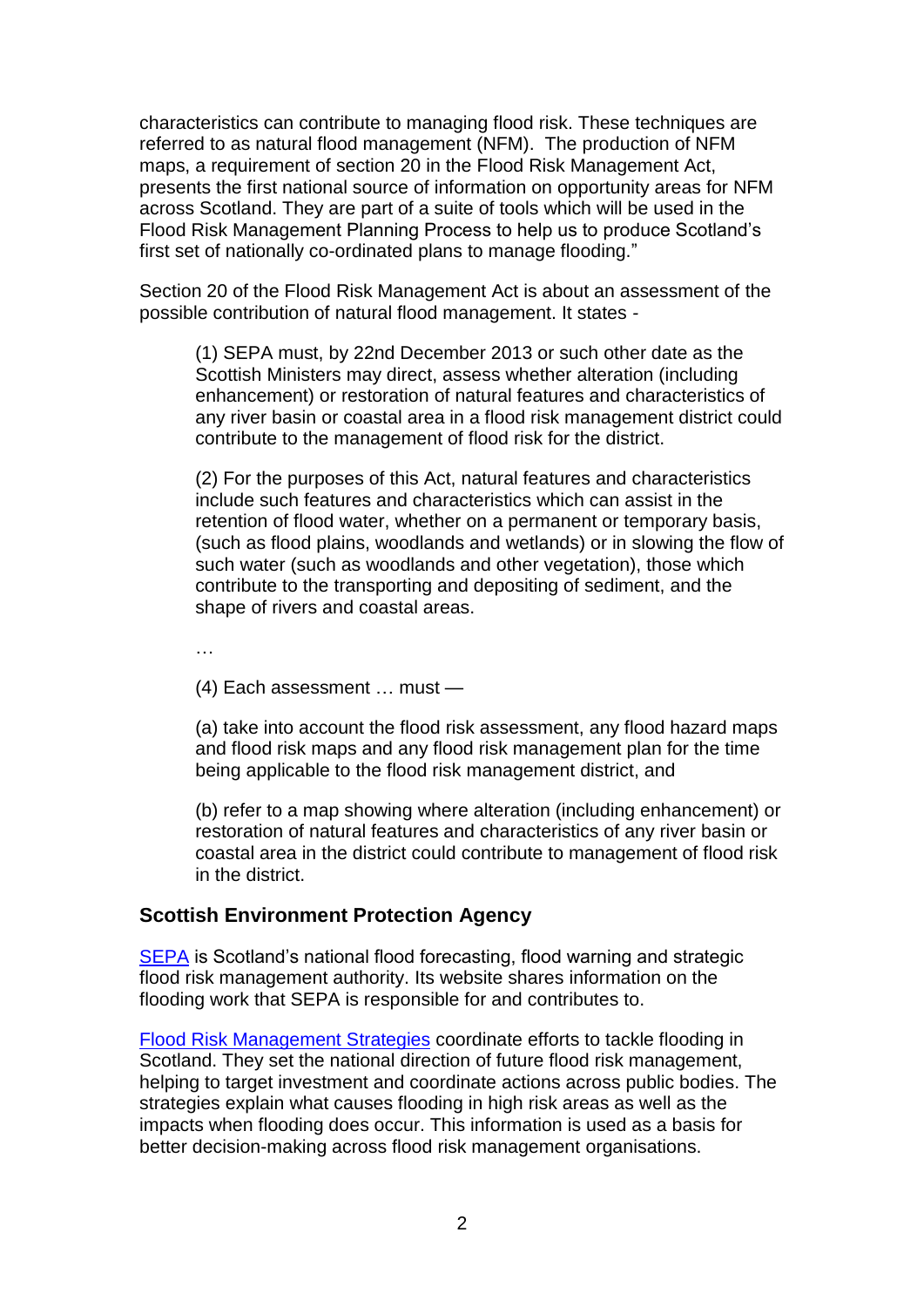# **BEAVERS**

The petition talks about beavers and the role they might play in flood risk management. Eurasian beavers (*Castor fiber*) are a species of beaver living in small colonies of multiple family groups, with each group containing a pair of breeding adults. Each breeding pair produces between one and six offspring, or kits, per year.

The Scottish Government has introduced [Regulations](http://www.legislation.gov.uk/ssi/2019/64/regulation/2/made) that provide beavers in Scotland with European Protected Species status. These regulations have been passed by the Scottish Parliament. This is the culmination of a 10-year process since beavers were released as part of a trial reintroduction in 2009.

Beavers act as 'ecosystem engineers', building dams which create pools and wetlands and enhance biodiversity, and which can also slow water flow, assisting with downstream flood management. However, there are also concerns about potential negative impacts on land uses such as farming, via damage to drainage systems or flood banks which protect crops.

SPICe has written 2 blogs on beavers in Scotland –

- Beavers set to become [a protected species in Scotland \(or are they?](https://spice-spotlight.scot/2019/03/18/beavers-set-to-become-a-protected-species-in-scotland-or-are-they/)) March 2019
- [The Legal Protection of Beavers in Scotland](https://spice-spotlight.scot/2018/07/02/the-legal-protection-of-beavers-in-scotland/) July 2018

As part of the ongoing work on beaver reintroduction, SNH are developing a [Beaver Mitigation Scheme](https://www.nature.scot/professional-advice/safeguarding-protected-areas-and-species/protected-species/protected-species-z-guide/protected-species-beaver/beaver-mitigation) which amongst other things is supposed to trial innovative solutions to management problems.

## **SCOTTISH GOVERNMENT ACTION**

Natural flood management is discussed in the Scottish Government's [Climate](https://www.gov.scot/publications/scottish-governments-climate-change-plan-third-report-proposals-policies-2018/)  [Change Plan: third report on proposals and policies 2018-2032 \(RPP3\).](https://www.gov.scot/publications/scottish-governments-climate-change-plan-third-report-proposals-policies-2018/) For example, it states –

"…the woodland/forestry/carbon sequestration proposal could significantly increase the implementation of natural flood management and the creation or enhancement of new habitats through woodland creation and peatland restoration."

The [Scottish Government](https://www.gov.scot/policies/water/managing-flood-risk/) sets out on its website that they are reducing flood risk in Scotland by "supporting work to pilot and develop natural flood management approaches, such as the [Eddleston Water project](http://tweedforum.org/our-work/projects/the-eddleston-water-project/) and the [EU](http://www.northsearegion.eu/building-with-nature)  [Interreg Building with Nature project.](http://www.northsearegion.eu/building-with-nature)"

The Scottish Government [consultation](https://www.gov.scot/publications/climate-ready-scotland-scottish-climate-change-adaptation-programme-2019-2024-consultation-draft/pages/2/) on a revised Scottish climate change adaptation programme for 2019-2024 closed in April. It included reference to natural flood management –"Scottish Government is also involved in the EU Interreg Building with Nature project and leads a work stream looking at how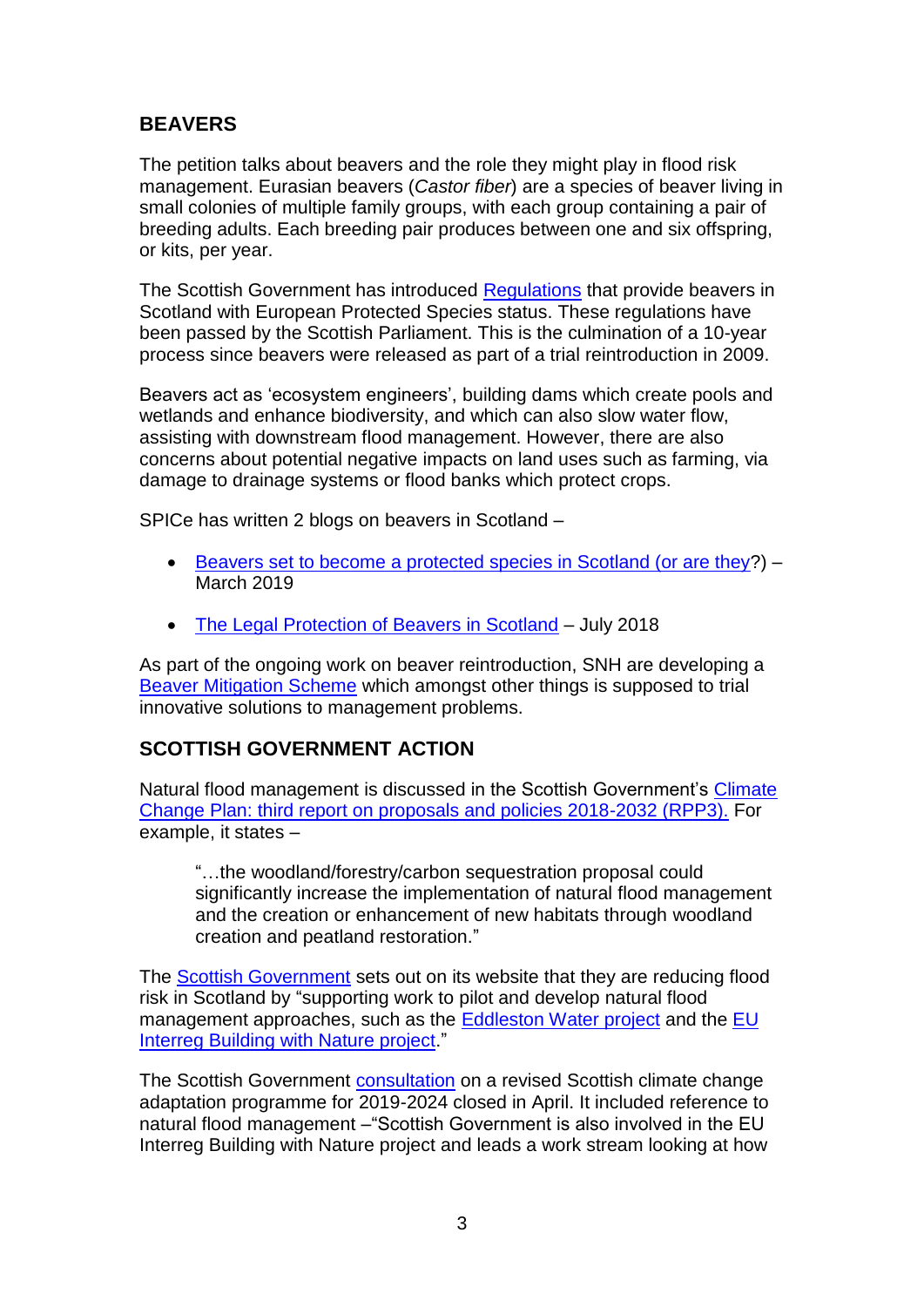catchment-based building with nature (natural flood management) can help manage fluvial flood risk."

In March 2019 the [Committee on Climate Change](https://www.theccc.org.uk/wp-content/uploads/2019/03/Final-Assessment-of-the-first-SCCAP-CCC-2019.pdf) published its assessment of the first Scottish Climate Change Adaptation Programme. It makes a number of points about flooding and flood risk management. It states that -

"There also remain key data and evidence gaps that make it difficult to assess progress for a number of priorities. Although mapping flood risk has improved, the extent of housing and other infrastructure development in flood risk areas and the uptake of sustainable drainage systems is still unknown." (p6)

## **SCOTTISH PARLIAMENT ACTION**

[Implementation of the Flood Risk Management \(Scotland\) Act 2009](https://www.gov.scot/binaries/content/documents/govscot/publications/publication/2019/02/implementation-flood-risk-management-scotland-act-2009-report-scottish-parliament/documents/00546042-pdf/00546042-pdf/govscot%3Adocument/00546042.pdf) was laid in the Scottish Parliament in February 2019. Section 2.4 relates to natural flood management. It states (page 8) –

"SEPA's NFM opportunity maps have been used to identify over 100 actions with an NFM component in the 2015 FRM [flood risk management] Strategies and 2016-22 Local FRM Plans. This includes proposals for four NFM schemes and a further 10 engineered schemes that will include an NFM element. In addition local authorities will carry out 23 studies with a sole focus on NFM and a further 69 engineered scheme studies that will include options for NFM during this period."

A number of relevant parliamentary questions have been asked -

**[Question S5O-02764: Alexander Burnett, Aberdeenshire](javascript:WebForm_DoPostBackWithOptions(new%20WebForm_PostBackOptions(%22MAQA_Search$gvResults$ctl00$ctl06$lnkIndividualQuestion%22,%20%22%22,%20true,%20%22%22,%20%22%22,%20false,%20true))) West, Scottish [Conservative and Unionist Party, Date Lodged: 09/01/2019](javascript:WebForm_DoPostBackWithOptions(new%20WebForm_PostBackOptions(%22MAQA_Search$gvResults$ctl00$ctl06$lnkIndividualQuestion%22,%20%22%22,%20true,%20%22%22,%20%22%22,%20false,%20true)))**

To ask the Scottish Government whether it will provide an update on the status of the communities that are due to be listed as potentially vulnerable areas.

#### **Answered by Roseanna Cunningham (16/01/2019):**

Members should be aware this question is about flood management. Scottish Ministers approved the revised set of Potentially Vulnerable Areas submitted by SEPA in September 2018 and these were published on SEPA's website on 22 December 2018.

Working closely with partners, SEPA will draft Flood Risk Management Strategies for the period 2022-2027. These strategies will identify objectives and actions to help protect communities in potentially vulnerable areas, and they will be published following a full public consultation.

**[Question S5W-08682: Mark Ruskell, Mid Scotland and Fife, Scottish](javascript:WebForm_DoPostBackWithOptions(new%20WebForm_PostBackOptions(%22MAQA_Search$gvResults$ctl00$ctl18$lnkIndividualQuestion%22,%20%22%22,%20true,%20%22%22,%20%22%22,%20false,%20true)))  [Green Party, Date Lodged: 05/04/2017](javascript:WebForm_DoPostBackWithOptions(new%20WebForm_PostBackOptions(%22MAQA_Search$gvResults$ctl00$ctl18$lnkIndividualQuestion%22,%20%22%22,%20true,%20%22%22,%20%22%22,%20false,%20true)))**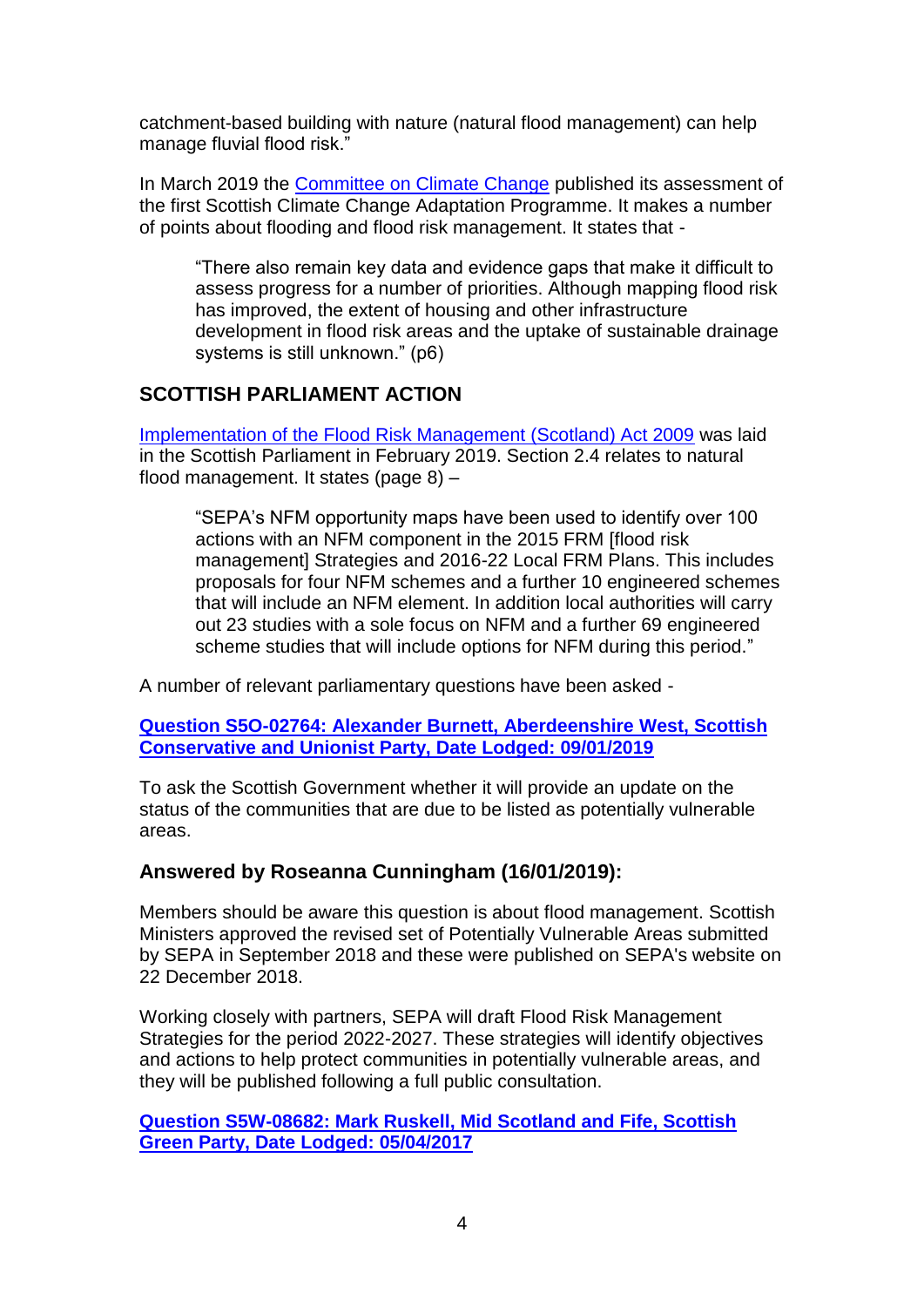To ask the Scottish Government what its position is on the role of natural flood management measures in flood risk reduction, and how the potential associated benefits of these measures, such as enhanced biodiversity, are considered as part of decisions and action taken under the Flood Risk Management (Scotland) Act 2009.

## **Answered by Roseanna Cunningham (25/04/2017):**

Managing flood risk at the catchment level through a portfolio of measures is key to achieving sustainable flood risk management and a statutory requirement set out in the Flood Risk Management (Scotland) Act 2009. Scottish Government guidance on Sustainable Flood Risk Management [\(http://www.gov.scot/Publications/2011/06/15150211/0\)](http://www.gov.scot/Publications/2011/06/15150211/0) and SEPA's Natural Flood Management Handbook [\(https://www.sepa.org.uk/media/163560/sepa](https://www.sepa.org.uk/media/163560/sepa-natural-flood-management-handbook1.pdf)[natural-flood-management-handbook1.pdf\)](https://www.sepa.org.uk/media/163560/sepa-natural-flood-management-handbook1.pdf), further reinforce the importance of working across catchments and coastlines to reduce flood risk.

The Scottish Government's guidance on options appraisal for flood risk management [http://www.gov.scot/Resource/0050/00500974.pdf\)](http://www.gov.scot/Resource/0050/00500974.pdf) describes how the associated benefits of natural flood management are considered as part of decision making in selecting measures. SEPA and the responsible authorities considered both the positive and negative effects of any action, including effects on biodiversity. Where natural flood management actions were identified, more detailed assessments of opportunity (carried out in the natural flood management studies) will consider where additional benefits may be accrued, such as river restoration that benefits both Water Framework Directive status and flood risk.

#### **[Question S5W-08684: Mark Ruskell, Mid Scotland and Fife, Scottish](javascript:WebForm_DoPostBackWithOptions(new%20WebForm_PostBackOptions(%22MAQA_Search$gvResults$ctl00$ctl22$lnkIndividualQuestion%22,%20%22%22,%20true,%20%22%22,%20%22%22,%20false,%20true)))  [Green Party, Date Lodged: 05/04/2017](javascript:WebForm_DoPostBackWithOptions(new%20WebForm_PostBackOptions(%22MAQA_Search$gvResults$ctl00$ctl22$lnkIndividualQuestion%22,%20%22%22,%20true,%20%22%22,%20%22%22,%20false,%20true)))**

To ask the Scottish Government what natural flood management measures are being progressed with funding allocated as part of its 10-year flood funding strategy with COSLA.

## **Answered by Roseanna Cunningham (25/04/2017):**

The 14 Flood Risk Management Strategies and Local Plans include 104 actions with a natural flood management element; most of these actions are flood studies. Nearly all of the flood studies will be funded through this budget. Where local authorities subsequently decide to implement natural flood management measures, this budget will also be the main source of funds for works on the ground.

**Wendy Kenyon Senior Researcher 10 June 2019**